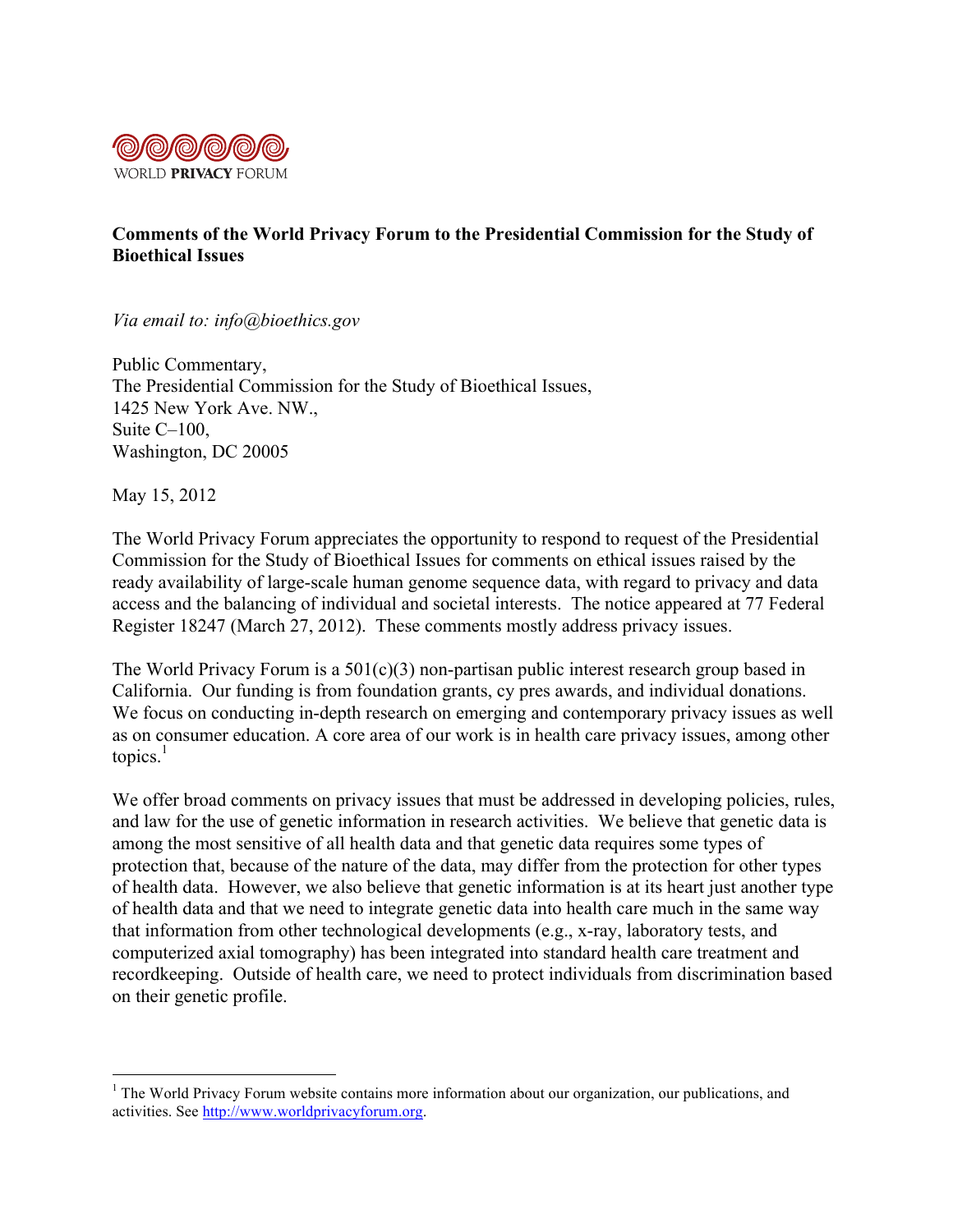Following please find our comments regarding identifiability, certificates of confidentiality, and choice and consent.

## **I. Identifiability**

The increasing identifiability of genetic data presents major privacy issues for research activities that must be acknowledged and addressed. **The World Privacy Forum strongly believes that genomic sequences must be treated as identifiable today**. We recognize that there may be a limit on the identifiability of partial genetic sequences, but we do not have the technical expertise to know where to draw the line. Others will be more useful in making that judgment, and we are broadly aware of research activities focusing on the identifiability of limited genetic data.

Today, the most sophisticated health data identifiability standards are found in the HIPAA health privacy rule.<sup>2</sup> These standards are not specifically designed for genetic data, and the current identifiability standards are under review at HHS. Whatever HHS does to amend the standard will not likely solve genetic identifiability issues and may not address them at all. We certainly do not believe that the Commission can or should rely on existing HIPAA standards as the last word. We further observe that the HIPAA standards do not and will not apply to all researchers or all users of genetic sequence information. Regardless of what HHS does in the near term, standards for identifiability will change over time as technology changes and as more personal data is collected, compiled, and made available. The realm of truly de-identifiable data will continue to shrink over time, and there may be a distressingly small pool of truly de-identified data anywhere in the future.

The Commission should recognize that even if there are no databases today that allow for the ready identification of an entire genome or a significant part of a genome, these databases will exist in the near future. Further, these databases may not be in the control of researchers or of any part of the health care system. Law and policy must anticipate the creation of facilities that will expand the range of data that can be associated with a particular individual or family outside the health and research systems. There may well develop a dynamic commercial marketplace for genetic data that seeks to exploit the data for marketing and profiling purposes.

Even if we assume that genetic information is identifiable, that does not mean that appropriate research use of the information should be prohibited. The World Privacy Forum supports the use of patient data for research under appropriate conditions. We need procedures, controls, and legal limits that will allow socially beneficial research activities to proceed while protecting data subjects appropriately.

One way – and not the only way – to accomplish this broad goal is to through broader application and mandatory use of data use agreements to control the transfer of identifiable or potentially identifiable data or specimens. Data use agreements allow for the sharing of data in a way that imposes controls on the recipient and assigns responsibility to the recipient to use data

 $\frac{1}{2}$  $2$  See 45 C.F.R. § 164.514.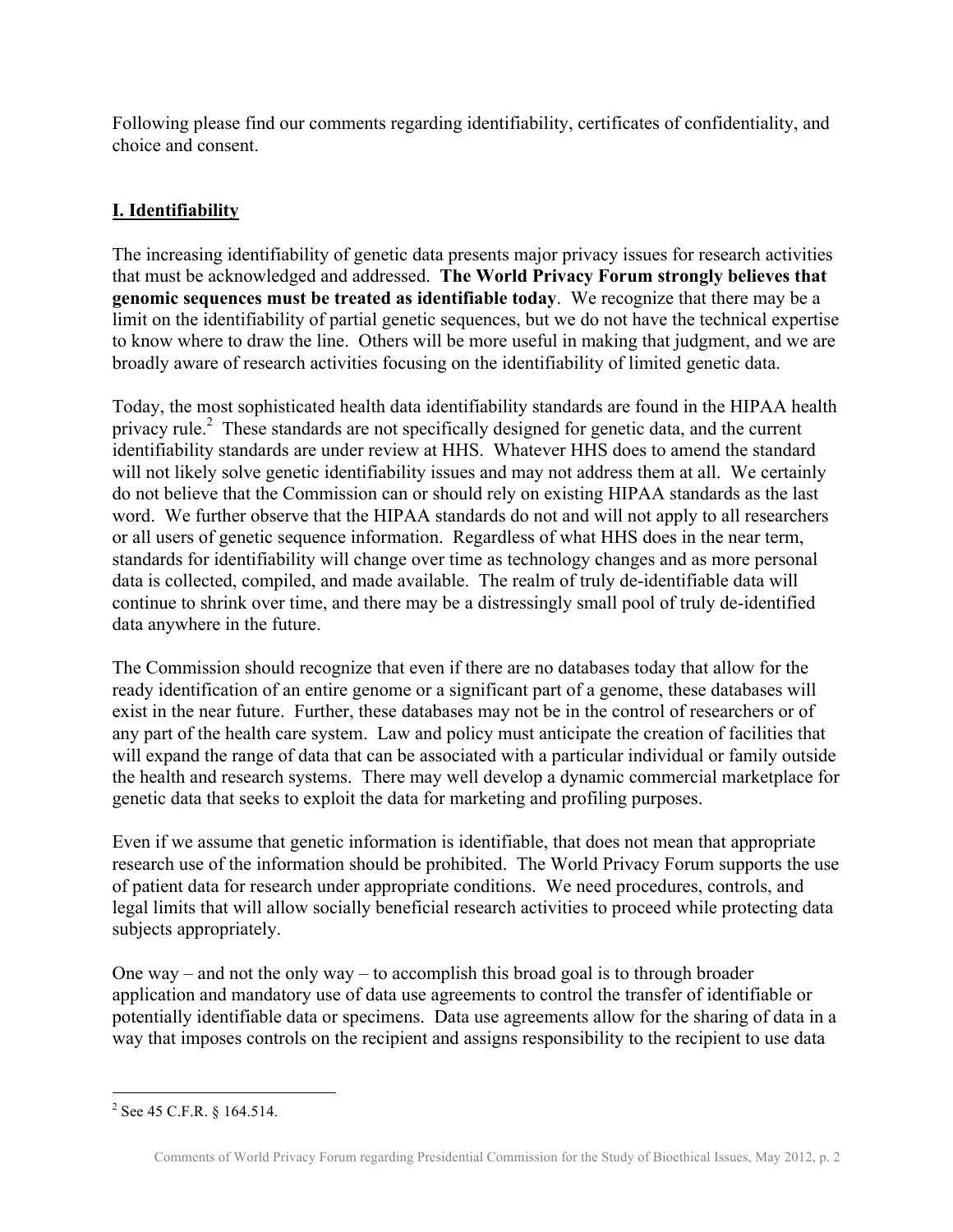appropriately. In particular, data use agreements can tell recipients that they cannot seek to add overt identifiers to data that comes without them and that they cannot allow others to do so.

One proposal for greater use of data use agreements can be found in a recent article.<sup>3</sup> The abstract offers a summary:

Deidentification is one method for protecting privacy while permitting other uses of personal information. However, deidentified data is often still capable of being reidentified. The main purpose of this article is to offer a legislative-based contractual solution for the sharing of deidentified personal information while providing protections for privacy. The legislative framework allows a data discloser and a data recipient to enter into a voluntary contract that defines responsibilities and offers remedies to aggrieved individuals.

While the article calls for legislation, some of the proposed goals could might accomplished in other ways. For example, an "industry" standards might treat data use agreements as a standard method for balancing the interests of individuals and the needs of researchers by allowing some transfers of data while establishing standards for the transfers and liability for those providing and receiving data.

## **II. Certificates of Confidentiality**

The World Privacy Forum believes that certificate of confidentiality programs provide a degree of privacy protection for data subjects whose records are being use in research activities.<sup>4</sup> Certificates of confidentiality generally allow an executive agency to authorize persons engaged in "biomedical, behavioral, clinical, or other research" to protect the privacy of data subjects by withholding from persons not connected with the research the names or other identifying characteristics of subjects. Persons so authorized may not be compelled in any Federal, State, or local civil, criminal, administrative, legislative, or other proceedings to identify subjects. Federal funding is not a prerequisite. The protection is given, upon application, on a project-by-project basis in the form of a certificate of confidentiality. NIH coordinates one certificate program, but there are others.

Many questions remain about the value and effectiveness of a certificate of confidentiality, but they remain a potentially significant privacy protection. **We strongly recommend that any research project that involves genetic data should be required to obtain a certificate of confidentiality.** The Commission should lend its voice in support of the protections offered by certificate programs and in support of addressing the deficiencies in current programs.

However, more needs to be done to enhance the promise of certificate programs. We suggest the following actions to move toward this goal.

<sup>&</sup>lt;sup>2</sup><br>3 <sup>3</sup> Robert Gellman, *The Deidentification Dilemma: A Legislative and Contractual Proposal*, 21 Fordham Intellectual Property, Media & Entertainment Law Journal 33 (2010), at http://iplj.net/blog/wp $content-uploads/2010/11/CO2$  Gellman\_010411 Final.pdf.

 $\frac{4}{\sqrt{3}}$  See, e.g., 42 U.S.C. § 241(d).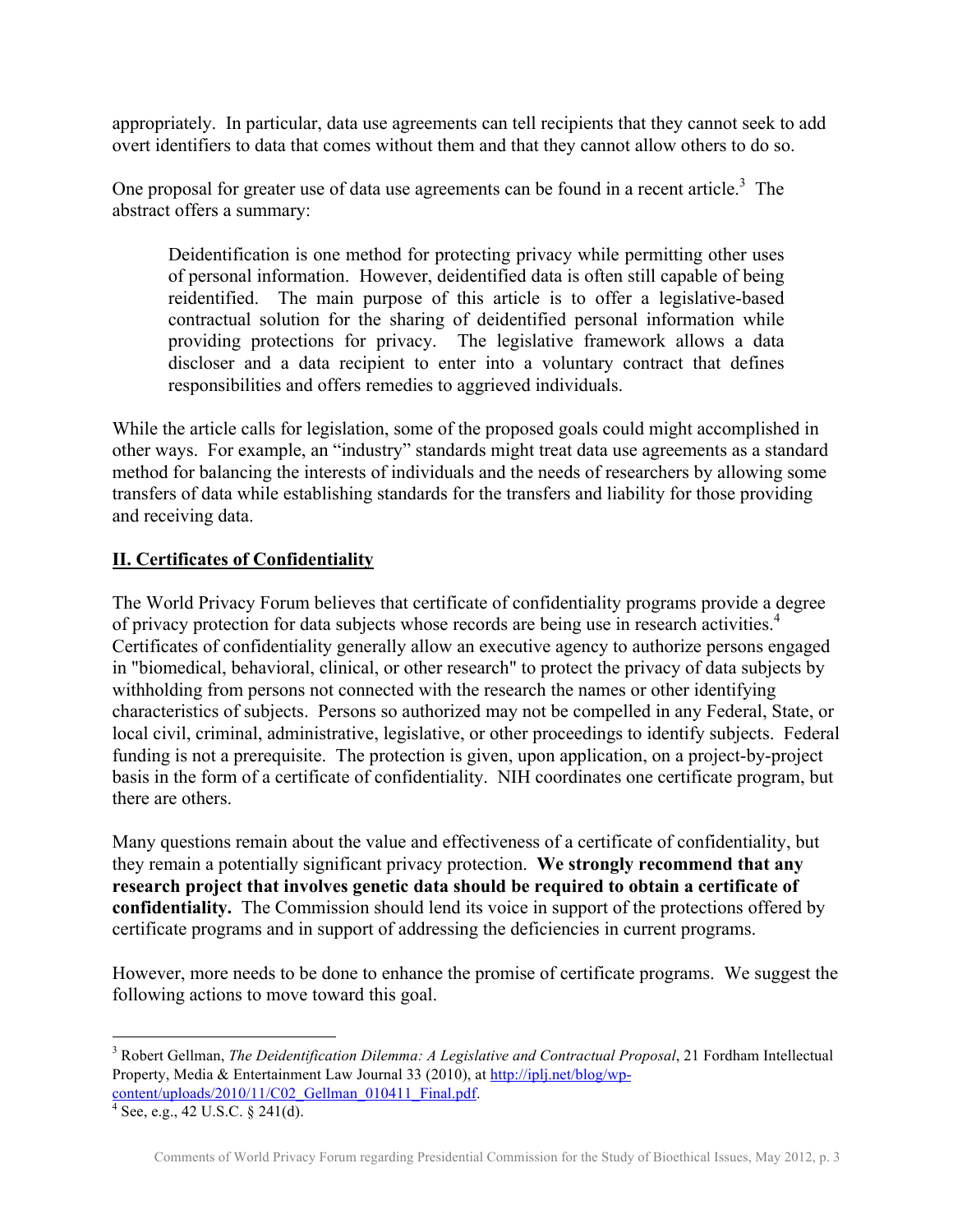- First, anyone holding a certificate should be required to notify a research subject if the subject's record is sought through legal process. Some exceptions to notice may be appropriate.
- Second, anyone holding a certificate should be required to refuse to disclose records protected by a certificate.
- Third, institutions sponsoring research should be required to bear the burden of challenging subpoenas in court. The Commission should support making these action mandatory, whether through regulatory changes or though legislation.
- Fourth, any researcher with a certificate of confidentiality should be required to report to HHS or otherwise make public any disclosure request *before responding to the request*. Disclosure would be required both for compelled requests (e.g., subpoena) and noncompelled requests. Disclosure of both categories of requests would be valuable. For compelled requests, public reporting might well deter some requesters, would allow researchers to find assistance with legal and other responses, and make it more likely that researchers will rely upon the legal defense that they have a result of the certificate. For non-compelled requests, public reporting of the requests is even more essential. A researcher with a certificate of confidentiality may be tempted to avoid the expense of resisting a subpoena by making a voluntary disclosure. If public reporting of any proposed voluntary disclosure were required, a researcher would likely find it much more difficult to evade responsibility for protecting the privacy of research subjects.<sup>5</sup> Public reporting might also inhibit those seeking records from making requests that would only call attention to the abuse of research records that their requests entailed. Public reporting by researchers could be enforced by making failure to report a factor in making decisions about future grants.

The Commission should make a broad recommendation supporting the need for certificates in genetic research activities of all types. We do not single out genetic research in this regard. We support the use of certificates in *all* research activities involving identifiable or potentially identifiable data. **We believe that** *all* **research projects subject to the Common Rule should be required to obtain a certificate of confidentiality if the project collects and maintains any PII**. The risks faced by data subjects whose genetic information is used in research activities are at least at great as any other research data subjects.

## **III. Choice and Consent**

The research community has, for the most part, yet to face the complexities of privacy. The Commission should speak out about the importance of protecting patient privacy in research

<sup>&</sup>lt;sup>5</sup> Public reporting should probably be limited to demands or requests for records about multiple individuals. Publicly disclosing a request for the records of a particular individual could negatively affect that individual's privacy interest, and personal notice to the individual should be sufficient. Public reporting may also be unnecessary in some cases when a researcher refuses a request.